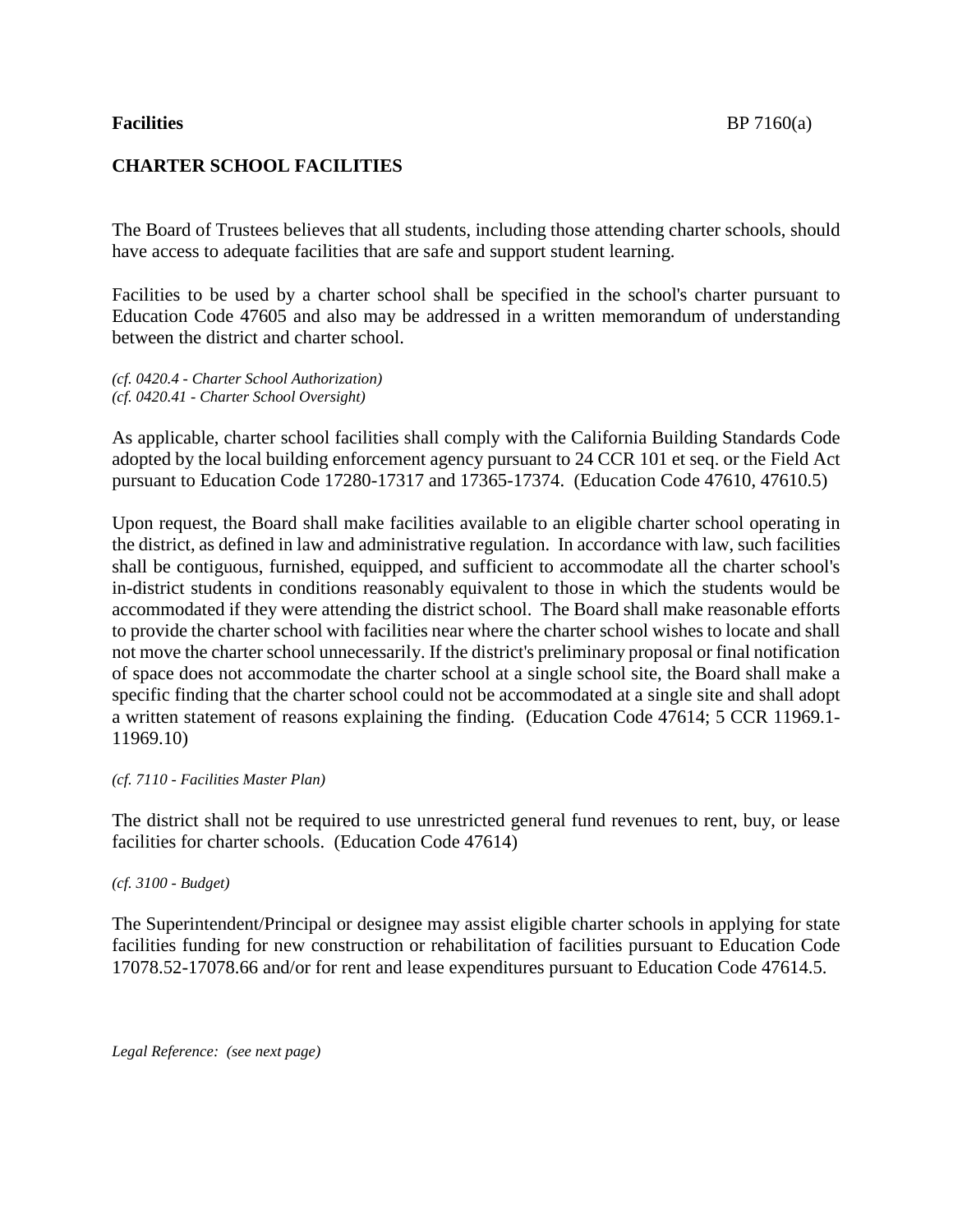*Legal Reference:*

*EDUCATION CODE 17070.10-17080 Leroy F. Greene School Facilities Act of 1998, including: 17078.52-17078.66 Charter schools facility funding; state bond proceeds 17280-17317 Field Act 46600 Interdistrict attendance agreements 47600-47616.5 Charter Schools Act 48204 Residency requirements for school attendance GOVERNMENT CODE 53094 Authority to render zoning ordinance inapplicable 53097.3 Charter school ordinances CODE OF REGULATIONS, TITLE 2 1859.2 Definitions 1859.31 Classroom inventory 1859.160-1859.172 Charter school facilities program, new construction CODE OF REGULATIONS, TITLE 5 11969.1-11969.10 Charter school facilities COURT DECISIONS Bullis Charter School v. Los Altos School District, (2011) 200 Cal.App.4th 1022 Ridgecrest Charter School v. Sierra Sands Unified School District, (2005) 130 Cal.App.4th 986 Sequoia Union High School District v. Aurora Charter High School (2003) 112 Cal.App.4th 185 ATTORNEY GENERAL OPINIONS 80 Ops.Cal.Atty.Gen. 52 (1997)*

*Management Resources:*

*CSBA PUBLICATIONS The Role of the Charter School Authorizer, Online Course Charter Schools: A Manual for Governance Teams, rev. 2009 Charter School Facilities and Proposition 39: Legal Implications for School Districts, 2005 OFFICE OF PUBLIC SCHOOL CONSTRUCTION PUBLICATIONS School Facility Program Handbook, May 2008 WEB SITES CSBA: http://www.csba.org California Charter Schools Association: http://www.charterassociation.org California Department of Education, Charter Schools: http://www.cde.ca.gov/sp/cs Coalition for Adequate School Housing: http://www.cashnet.org Office of Public School Construction: http://www.opsc.dgs.ca.gov*

Policy **CUDDEBACK UNION ELEMENTARY SCHOOL DISTRICT** adopted: December 11, 2019 Carlotta, California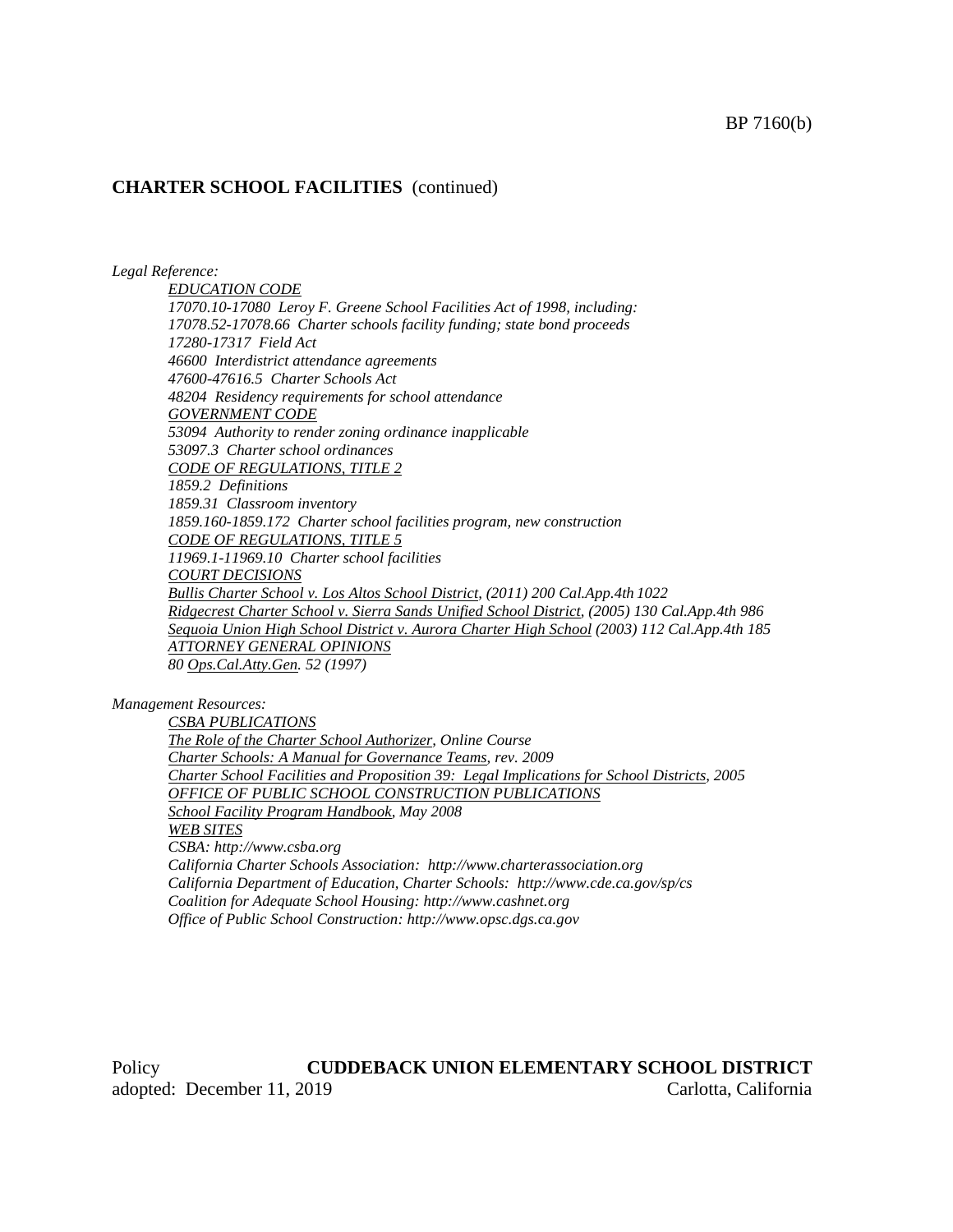# **CHARTER SCHOOL FACILITIES**

# **Definitions**

*Average daily classroom attendance* (ADA) or *classroom ADA* is ADA for classroom-based apportionment as used in Education Code 47612.5. (5 CCR 11969.2)

*In-district classroom ADA* is classroom ADA attributable to in-district students. (5 CCR 11969.2)

*In-district students* are those charter school students who are entitled to attend the district school. Students eligible to attend the district school based on an interdistrict attendance agreement or parent/guardian employment shall be considered students of the district where they reside. (5 CCR 11969.2)

*(cf. 5111.1 - District Residency) (cf. 5111.12 - Residency Based on Parent/Guardian Employment) (cf. 5117 - Interdistrict Attendance)*

*Operating in the district* means the charter school is either currently providing public education to in-district students or has identified at least 80 in-district students who are meaningfully interested in enrolling in the charter school for the following year, regardless of whether the district is or is proposed to be the chartering entity and whether or not the charter school has a facility inside the district's boundaries. (Education Code 47614; 5 CCR 11969.2)

*Reasonably equivalent facilities* are facilities that are sufficient to accommodate charter school students in conditions reasonably equivalent to those in which the students would be accommodated if they were attending the district school. (5 CCR 11969.2, 11969.3)

*Furnished and equipped* means the facilities include reasonably equivalent furnishing necessary to conduct classroom instruction and to provide for student services that directly support classroom instruction as found in the district school and that the facilities have equipment that is reasonably equivalent to the district school. *Equipment* means property that does not lose its identity when removed from its location and is not changed materially or consumed immediately (e.g., within one year). *Equipment* has relatively permanent value and its purchase increases the total value of the district's physical properties. Examples include furniture, vehicles, machinery, motion picture film, videotape, furnishings that are not an integral part of the building or building system, and certain intangible assets such as major software programs. Furnishings and equipment acquired for a school site with nondistrict resources are excluded when determining reasonable equivalence. (5 CCR 11969.2)

*Contiguous facilities* are those facilities contained on the school site or immediately adjacent to the school site. If the in-district classroom ADA of the charter school cannot be accommodated on any single school site, contiguous facilities also include facilities located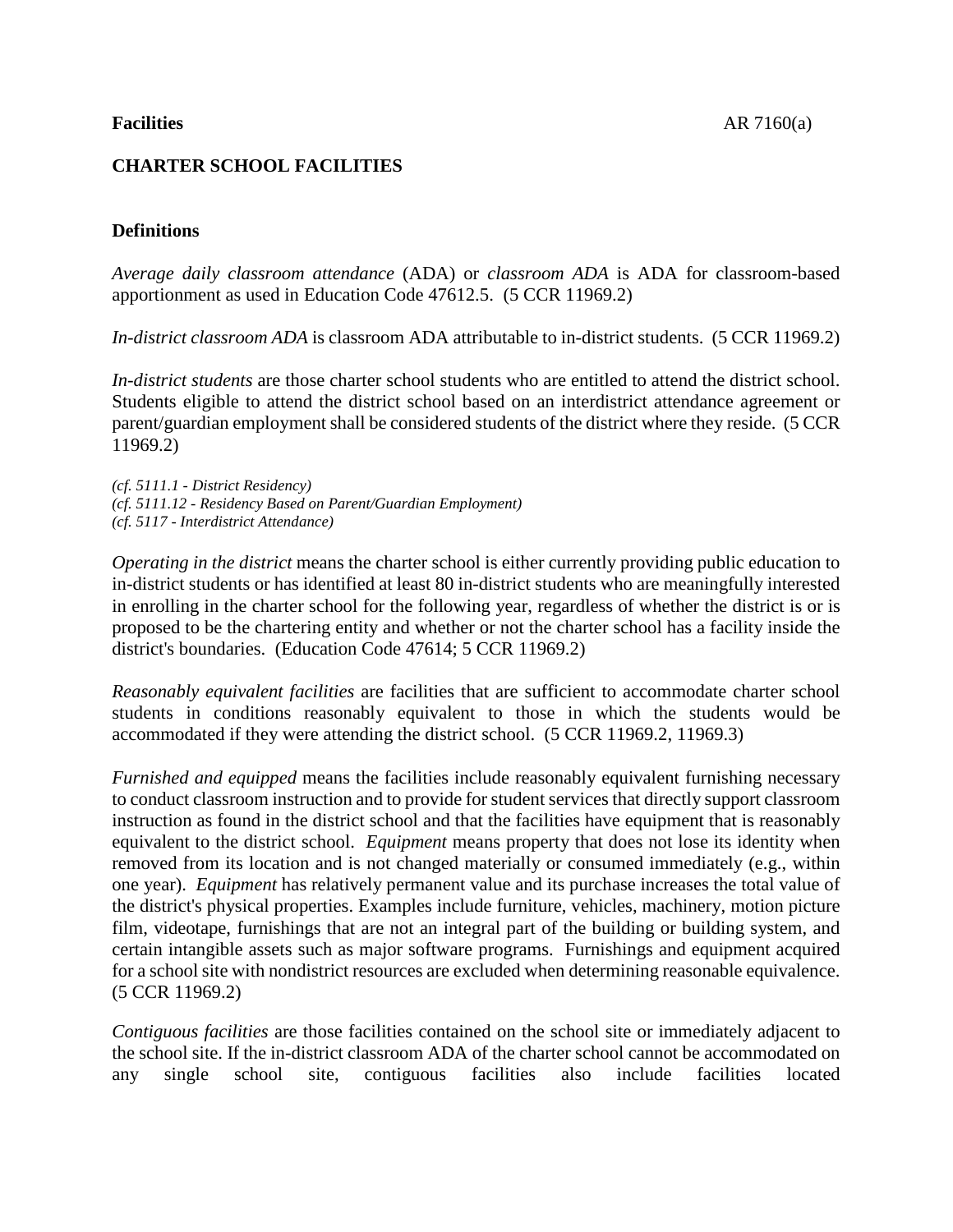at more than one site, provided that the district minimizes the number of sites assigned and considers student safety. If the district-operated school has grade levels similar to the charter school, then a contiguous facility shall be an existing facility that is most consistent with the needs of students in the grade levels served at the charter school. (5 CCR 11969.2, 11969.3)

*Conversion charter school* is a charter school established through the conversion of an existing public school. (Education Code 47605)

## **Eligibility for District Facilities**

A charter school shall be operating in the district, as defined above, before it submits a request for facilities. A new or proposed charter school operating in the district is eligible to request facilities for a particular fiscal year only if it submits its charter petition before November 1 of the fiscal year preceding the year for which facilities are requested. A new charter school is entitled to be allocated and/or provided access to facilities only if it receives approval of its charter petition before March 15 of the fiscal year preceding the year for which facilities are requested. (5 CCR 11969.9)

*(cf. 0420.4 - Charter School Authorization)*

### **Submission and Review of Facilities Requests**

The following procedures shall apply to a charter school's request for facilities:

- 1. On or before November 1, a charter school shall submit a written request for facilities to the Superintendent/Principal or designee for the next fiscal year. The request shall include: (Education Code 47614; 5 CCR 11969.2, 11969.9)
	- a. Reasonable projections of in-district and total ADA and in-district and total classroom ADA, based on ADA claimed for apportionment, if any, in the fiscal year prior to the fiscal year in which the facilities request is made, adjusted for expected changes in enrollment in the forthcoming fiscal year Projections of indistrict ADA, in-district classroom ADA, and the number of in-district students shall be broken down by grade level and by the district school that the students would otherwise attend.

Nonclassroom ADA may be included in the ADA calculation only to the extent of instructional time that students generating nonclassroom ADA are actually in the classroom under the direct supervision and control of a charter school employee, and only if the district and the charter school agree upon the time(s) that the facilities devoted to students generating nonclassroom-based ADA will be used.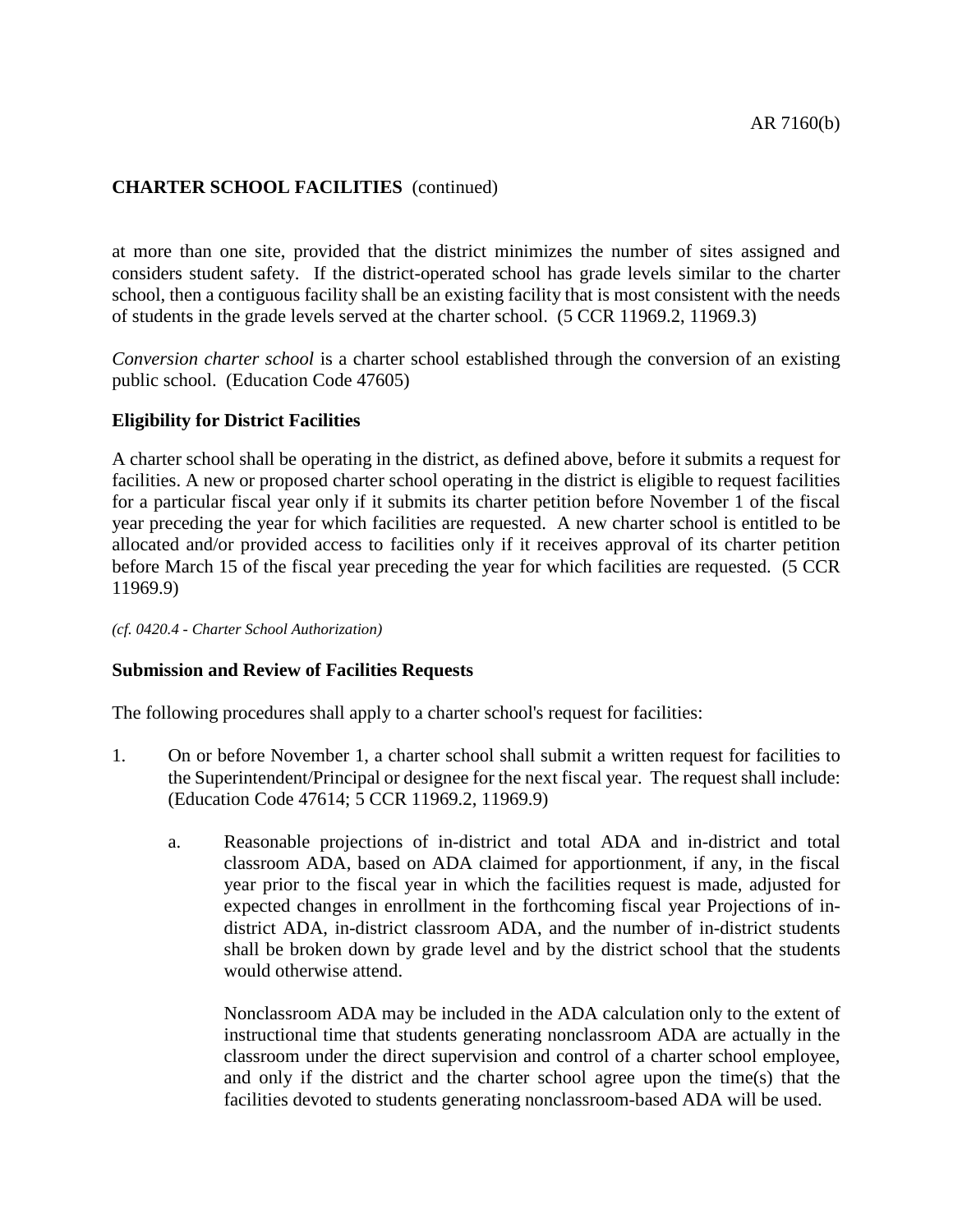- b. A description of the methodology for the projections
- c. If relevant (i.e., when a charter school is not yet open or to the extent an operating charter school projects a substantial increase in ADA), documentation of the number of in-district students meaningfully interested in attending the charter school that is sufficient for the district to determine the reasonableness of the projection, but that need not be verifiable for precise arithmetical accuracy
- d. The charter school's operational calendar
- e. Information regarding the district's school site and/or general geographic area in which the charter school wishes to locate
- f. Information on the charter school's educational program that is relevant to assignment of facilities, if any

In submitting a facilities request, the charter school shall use a form specified by the district. The charter school shall distribute a reasonable number of copies of the written request to parents/guardians, school staff, and/or other interested parties, or shall otherwise make the request available for review.

- 2. On or before December 1, the district shall review the charter school's projections of indistrict and total ADA and in-district and total classroom ADA, express any objections in writing, and state the projections the district considers reasonable. If the district does not express any objections in writing and state its own projections by the deadline, the charter school's projections are no longer subject to challenge and the district shall base its offer of facilities on those projections. (5 CCR 11969.9)
- 3. On or before January 2, the charter school shall respond to any objections expressed by the district and to the district's attendance projections provided pursuant to item #2 above. The charter school shall reaffirm or modify its previous projections as necessary to respond to the information received from the district pursuant to item #2. If the charter school does not respond by January 2, the district's projections provided pursuant to item #2 are no longer subject to challenge and the district shall base its offer of facilities on those projections. (5 CCR 11969.9)
- 4. The district shall determine what facilities it will offer to the charter school, ensuring that the facilities are reasonably equivalent to other district facilities. (5 CCR 11969.3)

Reasonable equivalency shall be based on the following criteria as detailed in 5 CCR 11969.3: (5 CCR 11969.3)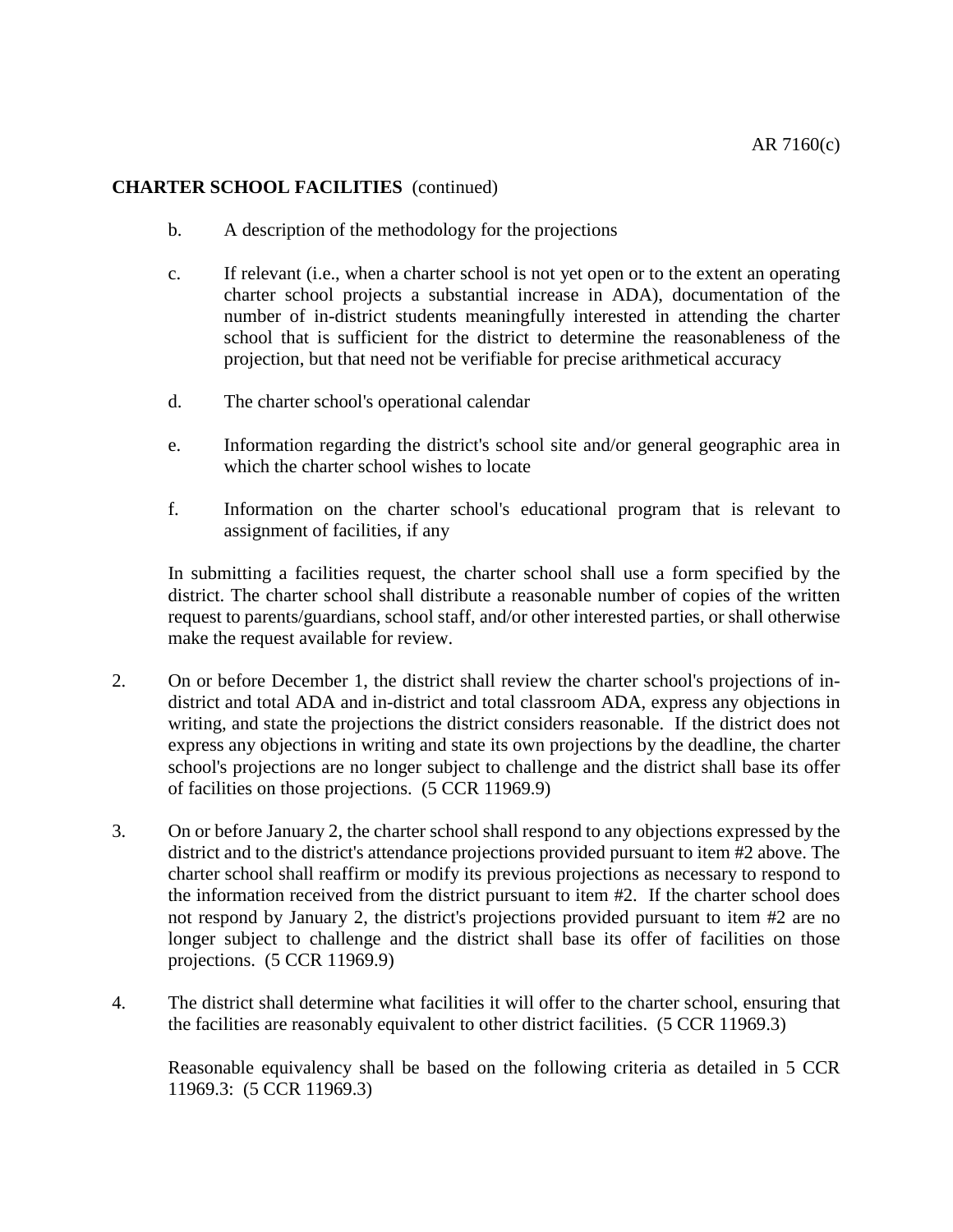- a. Capacity, including equivalency of the ratio of teaching stations (classrooms), specialized classroom space, and nonteaching space to ADA
- b. Condition of facilities, as determined by assessing such factors as age of facilities (from last modernization), quality of materials, and state of maintenance, including:
	- (1) School site size
	- (2) Condition of interior and exterior surfaces
	- (3) Condition of mechanical, plumbing, electrical, and fire alarm systems, including conformity to applicable codes
	- (4) Availability and condition of technology infrastructure
	- (5) Condition of the facility as a safe learning environment, including, but not limited to, the suitability of lighting, noise mitigation, and size for intended use
	- (6) Condition of the facility's furnishing and equipment
	- (7) Condition of athletic fields and/or play area space

### *(cf. 7111 - Evaluating Existing Buildings)*

- 5. On or before February 1, the district shall prepare a written preliminary proposal regarding the space to be allocated to the charter school and/or to which the charter school is to be provided access. In evaluating and accommodating the charter school's request, the charter school's in-district students shall be given the same consideration as students in the district's school, subject to the requirement that the facilities provided must be contiguous. At a minimum, the preliminary proposal shall include: (5 CCR 11969.2, 11969.3, 11969.9)
	- a. The projections of in-district classroom ADA on which the proposal is based
	- b. The specific location(s) of the space
	- c. All conditions pertaining to the space, including a draft of any proposed agreement pertaining to the charter school's use of the space
	- d. The projected pro rata share amount and a description of the methodology used to determine that amount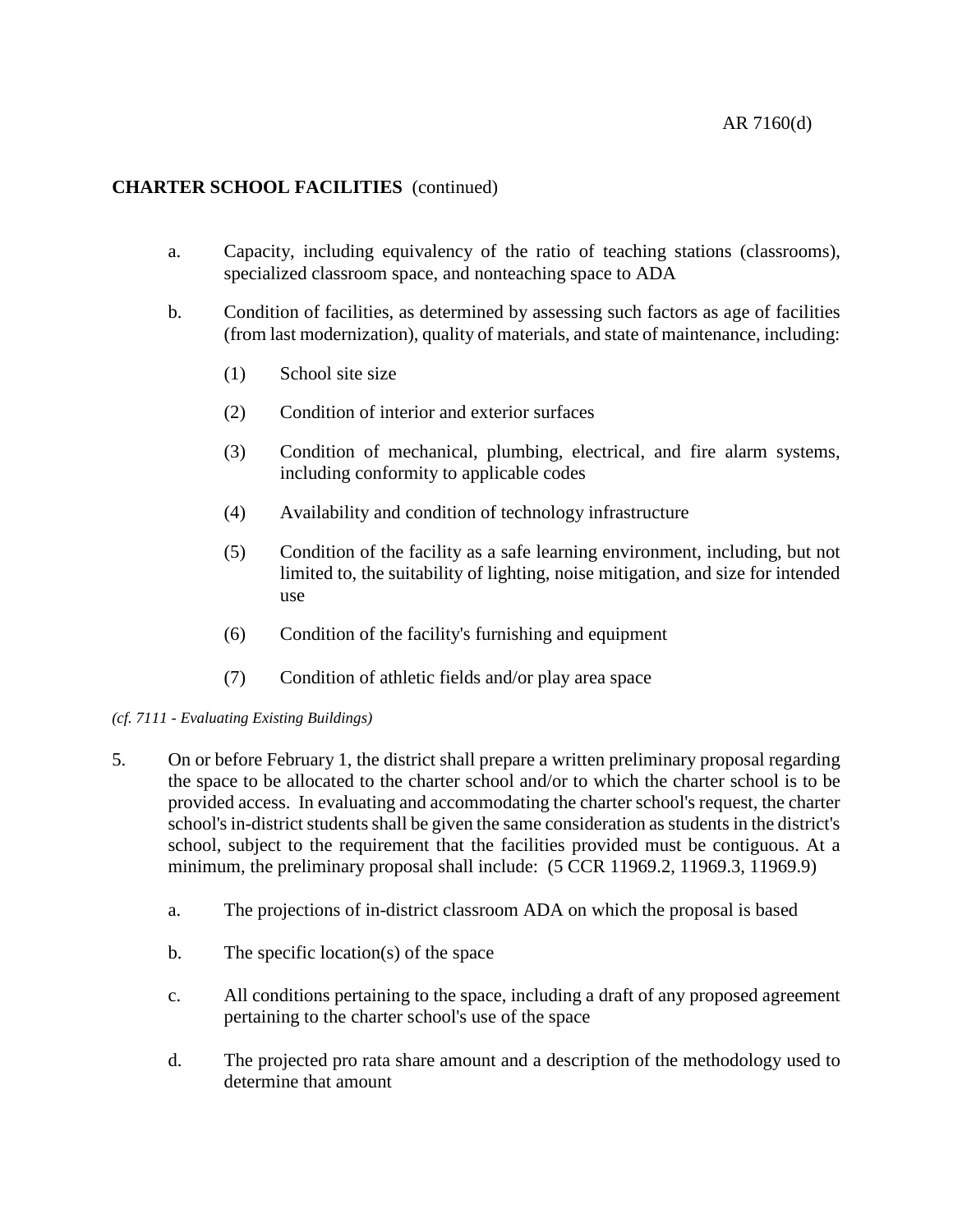- e. A description of the difference between the preliminary proposal and the charter school's request submitted pursuant to item #1 above
- 6. On or before March 1, the charter school shall respond in writing to the district's preliminary proposal made pursuant to item #5 above and shall express any concerns, including differences between the preliminary proposal and the charter school's request, and/or make a counter proposal. (5 CCR 11969.9)
- 7. On or before April 1, having reviewed any concerns and/or counter proposals made by the charter school pursuant to item #6 above, the district shall submit, in writing, a final notification of the space to be offered to the charter school. The notification shall include a response to the charter school's concerns and/or counter proposal, if any. The final notification shall specifically identify: (5 CCR 11969.9)
	- a. The teaching stations, specialized classroom spaces, and nonteaching station spaces offered for the exclusive use of the charter school and the teaching stations, specialized classroom spaces, and nonteaching spaces to which the charter school is to be provided access on a shared basis with district-operated programs
	- b. Arrangements for sharing any shared space
	- c. The assumptions of in-district classroom ADA for the charter school upon which the allocation is based, and if the assumptions are different than those submitted by the charter school pursuant to item #3 above, a written explanation of the reasons for the differences
	- d. The specific location(s) of the space
	- e. All conditions pertaining to the space
	- f. The pro rata share amount
	- g. The payment schedule for the pro rata amount, which shall take into account the timing of revenues from the state and from local property taxes
- 8. By May 1 or within 30 days after the district notification pursuant to item #7 above, whichever is later, the charter school shall notify the district in writing whether or not it intends to occupy the offered space. (5 CCR 11969.9)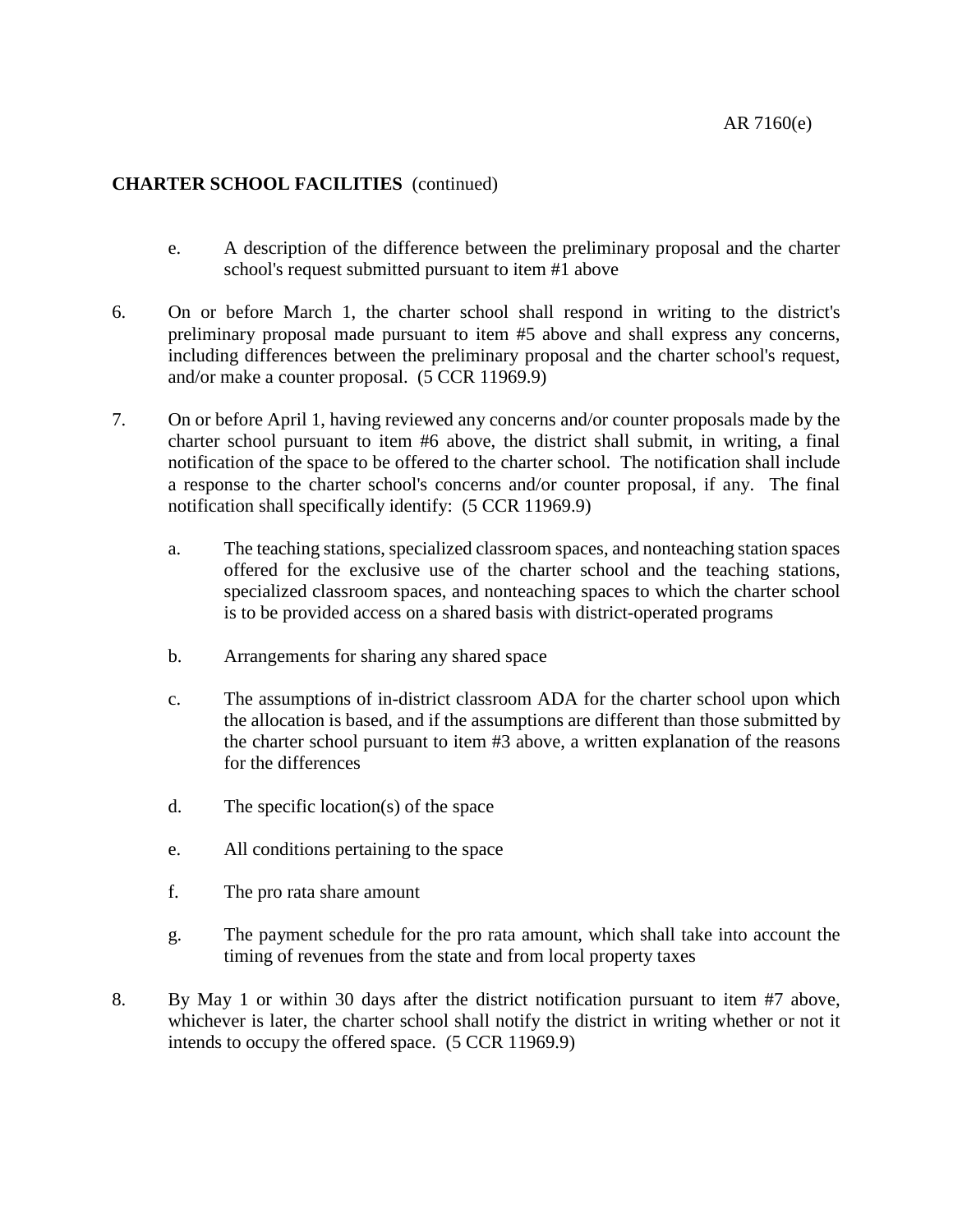The charter school's notification may be withdrawn or modified before this deadline. After the deadline, if the charter school has notified the district that it intends to occupy the offered space, the charter school is committed to paying the pro rata share amount as identified. If the charter school does not notify the district by this deadline that it intends to occupy the offered space, then the space shall remain available for district programs and the charter school shall not be entitled to use facilities of the district in the following fiscal year. (5 CCR 11969.9)

## **Availability of Facilities**

The space allocated to the charter school by the district, or the space to which the district provides the charter school access, shall be furnished, equipped, and available for occupancy at least 10 working days prior to the first day of instruction of the charter school. For good cause, the district may reduce the period of availability to a period of not less than seven working days. (5 CCR 11969.9)

Space allocated for use by the charter school, subject to sharing arrangements, shall be available for the charter school's entire school year regardless of the district's instructional year or class schedule. (5 CCR 11969.5)

### **Written Agreement Regarding Facilities Operations**

The district and charter school shall negotiate an agreement regarding the use of and payment for the space which contains, at a minimum, the information included in the district's final notification pursuant to item #7 in the section "Submission and Review of Facilities Requests" above. (5 CCR 11969.9)

A reciprocal hold-harmless/indemnification provision shall be established between the district and the charter school. The charter school shall maintain general liability insurance naming the district as an additional insured in order to indemnify the district for any damage and losses. The district shall maintain first party property insurance for the facilities allocated to the charter school. (5 CCR 11969.9)

#### *(cf. 3530 - Risk Management/Insurance)*

Responsibilities for facility maintenance and improvements shall be as follows: (5 CCR 11969.4, 11969.9)

- 1. The district shall be responsible for:
	- a. Modifications necessary to maintain the facility in accordance with applicable building codes pursuant to Education Code 47610 or 47610.5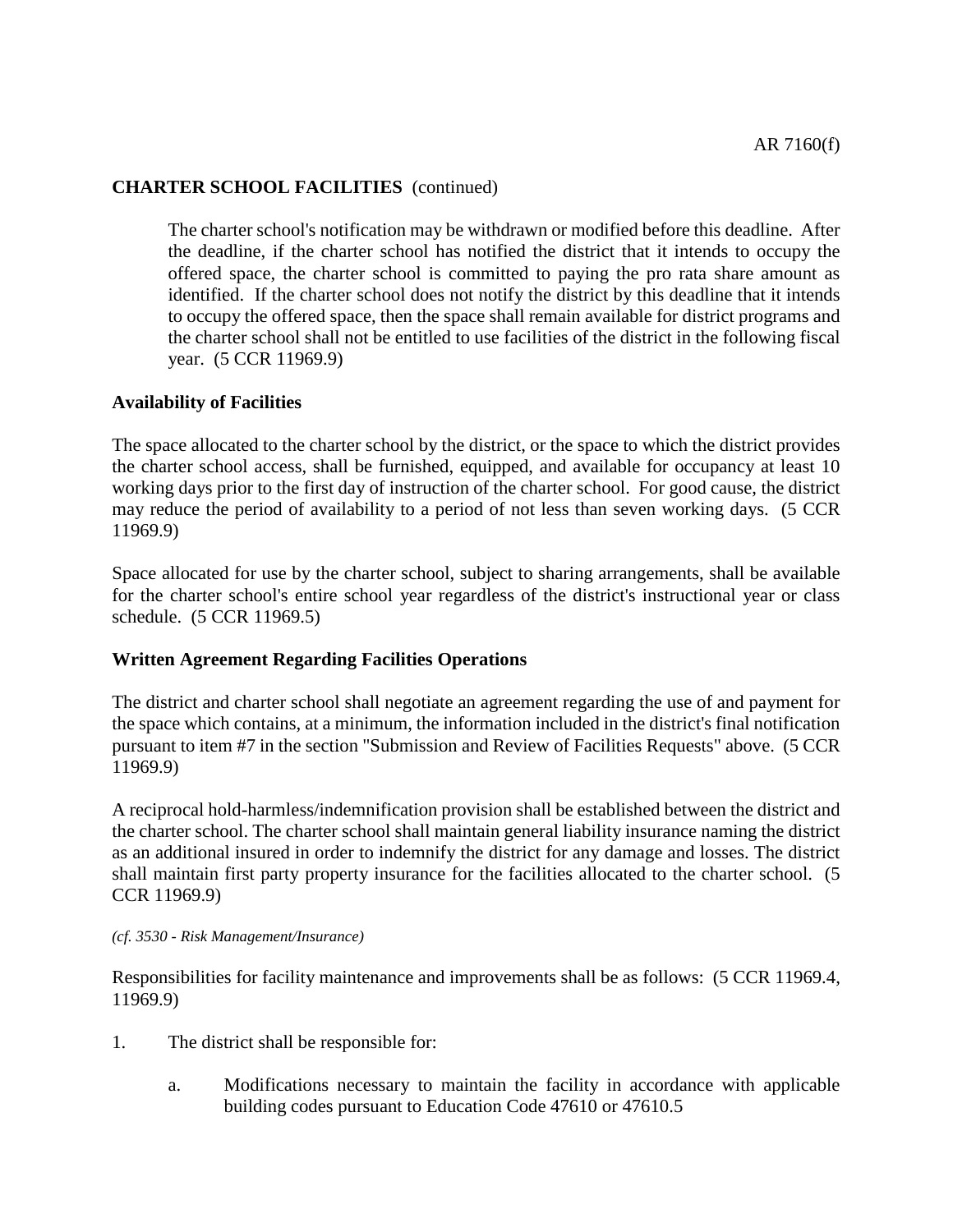- b. Replacement of district-provided furnishings and equipment in accordance with district schedules and practices
- c. Projects eligible to be included in the district's deferred maintenance plan
- 2. The charter school shall be responsible for the ongoing operations and maintenance of facilities, furnishings, and equipment.

The charter school shall not sublet or use the facilities for purposes other than those that are consistent with district policies and practices without permission of the Superintendent/Principal or designee. (5 CCR 11969.5)

## *(cf. 1330 - Use of School Facilities)*

Facilities, furnishings, and equipment provided to a charter school by the district shall remain the property of the district. (5 CCR 11969.4)

The district may charge the charter school, in accordance with 5 CCR 11969.7, for a pro rata share of the district's facilities costs for activities related to keeping the physical plant open, comfortable, and safe for use and keeping the grounds, buildings, and equipment in working condition. Such activities include maintaining safety in buildings, on grounds, and in the vicinity of the school; plant maintenance and operations; facilities acquisition and construction; and facilities rents and leases. (Education Code 47614; 5 CCR 11969.2)

The charter school shall report actual in-district and total ADA and classroom ADA to the district every time that the charter school reports ADA for apportionment purposes. If the charter school generates less ADA than projected, the charter school shall reimburse the district for the overallocated space as set forth in 5 CCR 11969.8, unless the district agrees, in response to the notification by the charter school of overallocation, to exercise its sole discretion to use the overallocated space for district programs: (Education Code 47614; 5 CCR 11969.3, 11969.8, 11969.9)

## **Mediation of Disputes**

If a dispute arises between the district and a charter school pursuant to Education Code 47614 or 5 CCR 11969.1-11969.10, both parties may agree to settle the dispute using mediation, in accordance with the following procedures: (5 CCR 11969.10)

1. If both parties agree to mediation, the initiating party shall select a mediator, subject to the agreement of the responding party. If the parties are unable to agree on a mediator, the initiating party shall request the CDE to appoint a mediator within seven days to assist the parties in resolving the dispute. The mediator shall meet with the parties as quickly as possible.